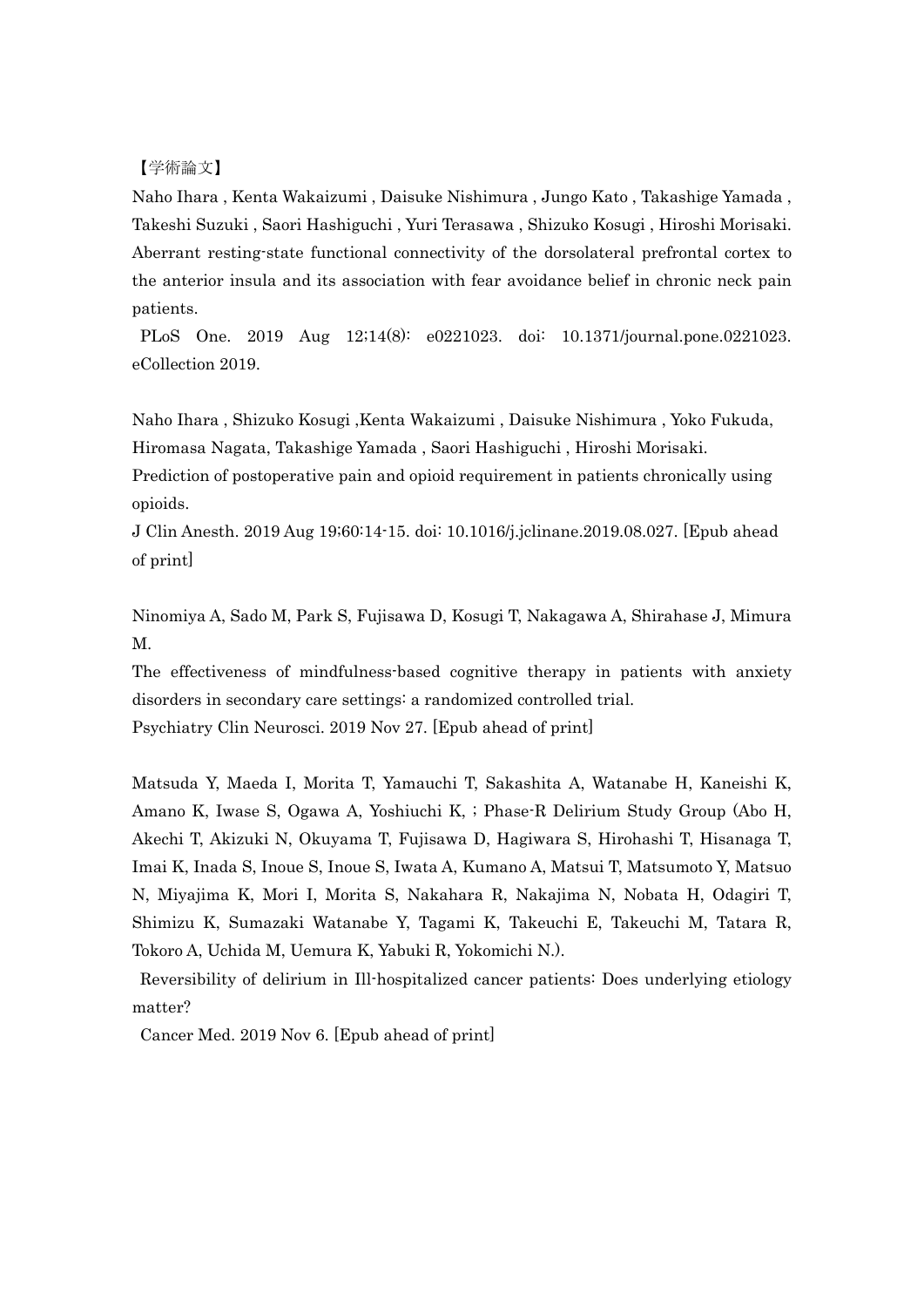Fujisawa D\*, Temel JS, Greer JA, El-Jawahri A, Traeger L, Jacobs JM, Cutrono S, Pirl WF.

 Actigraphy as an assessment of performance status in patients with advanced lung cancer.

Palliative and Supportive Care 2019 Feb 11:1-5.

Okuyama T, Yoshiuchi K, Ogawa A, Iwase S, Yokomichi N, Sakashita A, Tagami K, Uemura K, Nakahara R, Akechi T; Phase‐R Delirium Study Group (Abo H, Akizuki N, Amano K, Fujisawa D, Hagiwara S, Hirohashi T, Hisanaga T, Imai K, Inada S, Inoue S, Inoue S, Iwata A, Kaneishi K, Kumano A, Maeda I, Matsuda Y, Matsui T, Matsumoto Y, Matsuo N, Miyajima K, Mori I, Morita S, Nakajima N, Nobata H, Odagiri T, Shimizu K, Sumazaki Watanabe Y, Takeuchi E, Takeuchi M, Tatara R, Tokoro A, Uchida M, Watanabe H, Yabuki R, Toshihiro Yamauchi A.).

Current Pharmacotherapy Does Not Improve Severity of Hypoactive Delirium in Patients with Advanced Cancer: Pharmacological Audit Study of Safety and Efficacy in Real World (Phase-R).

Oncologist. 2019 Jan 4. [Epub ahead of print]

橋口さおり 患者自己調節鎮痛(PCA)は術後遷延痛の予防に有効か?特集.術後遷延痛の予防を 目指した急性期術後疼痛管理. 麻酔 68 (7) 733-38, 2019

橋口さおり 悪性腫瘍の終末期医療.特集.高齢終末期に向かう医療.疾患による終末期医療の様々. 診断と治療 107(10)1329-1233, 2019

橋口さおり がんサバイバーシップの現状. がんサバイバーの痛みを考える. ペインクリニック 40 別冊秋号 S249-256, 2019

大岸 美和子, 瀧野 陽子, 竹内 麻理, 阿部 晃子, 伊原 奈帆, 橋口 さおり 放射線照射後疼痛症候群に真武湯が有効であった 1 症例. Palliative care research. 14(3)193-196, 2019